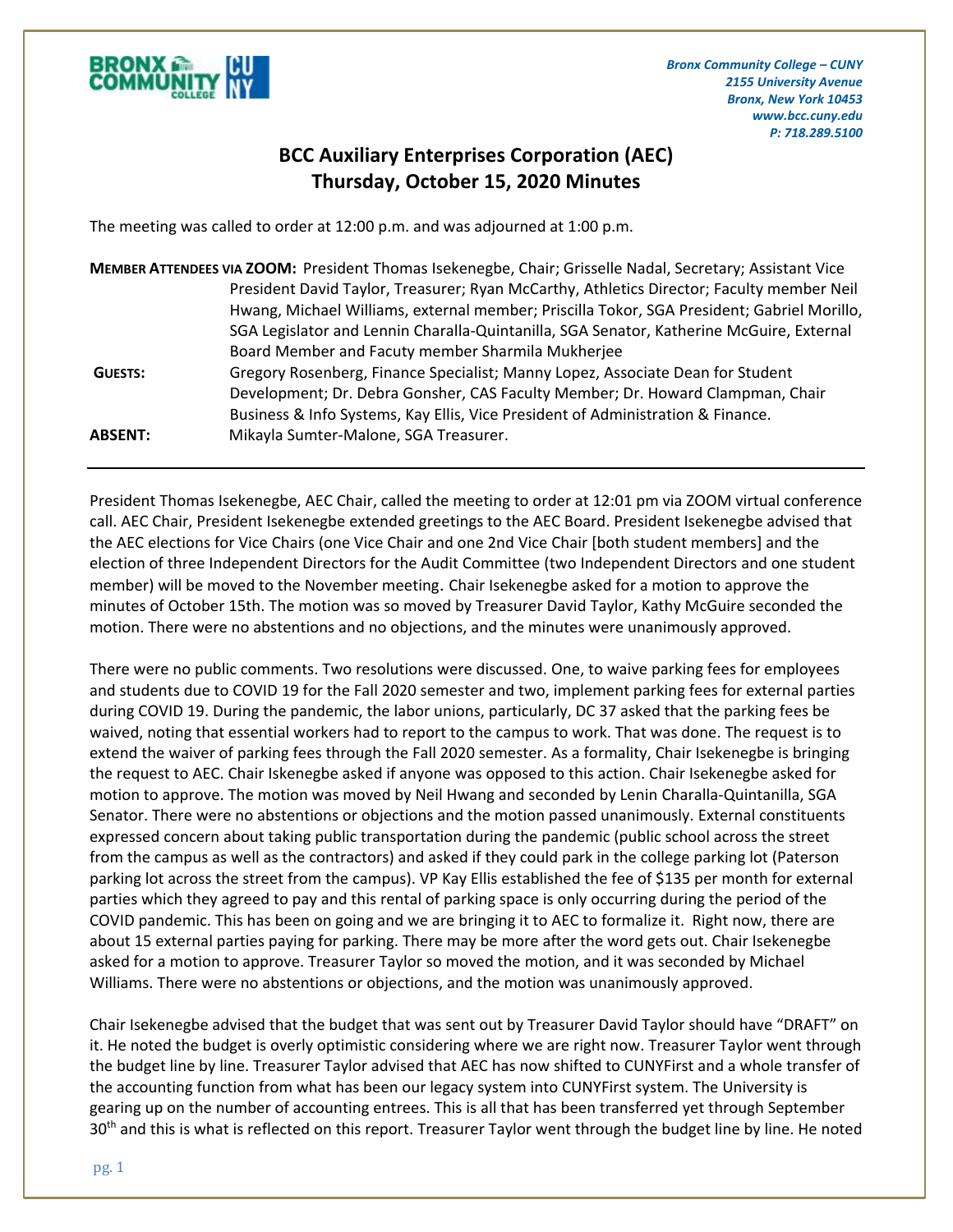that one of the items that is overly optimistic is item #3 (parking and ID) which we hope to get \$50,000. Parking fees and parking support, that number could be a little softer because we are not doing the same amount of parking. Another line item in the budget that should be particularly pay attention to is regarding fuel, we put in an amount to offset the cost but as we move more towards electric vehicles, that amount we can also look at. He also went through the line items in Initiatives and Services. Chair Isekenegbe advised that when he looked at the budget, he found it to not be sustainable. Dr. Clampman posed two questions. One was regarding Akademos. He noted that he understands that the \$4,981 is what was put through CUNYFirst but wanted to know if we have an idea of what has actually come in through CUNYFirst and has not posted yet because he would think students would have purchased their books by now. Treasurer Taylor advised that he does not have an idea yet as he is waiting for CUNY to advise on the actual numbers. President Isekenegbe noted that he was surprised that only \$4,981 was collected yet \$75,000 was projected. He asked what is the volume of books we are selling? Understanding that we are in a pandemic, but we are in mid-October and if we collected only \$4,981 and we are projecting \$75,000 does not seem reasonable. Kay Ellis advised that there was a separate report for Akademos. There will be a presentation, next week on Adademos, the sales and the use. Kay advised she would share that with the group. This \$75,000 is down from what was on the budget originally (over \$100,000). Chair Isekenegbe advised that this is one of the reasons why AEC will not vote to adopt this budget today, again, because the numbers do not tell the story. Dr. Clampman's second question was regarding the facilities rental and asked Treasurer Taylor to confirm that this number was an actual number and that it had already been finalized because it all comes from last year. Treasurer Taylor confirmed and advised that in Facilities Rentals, we realize the monies before we account for it on our books. Dr. Clampman asked if that should be in the actuals since it has already been received. Treasurer Taylor responded yes.

Dr. Gonsher asked for clarification on when the initiatives and services expenses were reduced and were, they reduced from last year. Dr. Gonsher advised that she is trying to figure out the difference between the budget from September and this budget. She noted that in September, Treasurer Taylor had mentioned that the budget submitted was not the most up to date budget and that there were some most recent modifications that had not been sent out yet. Dr. Gonsher wanted to know when those modifications were made, and does this budget include those modifications. Treasurer Taylor advised that those modifications would be on the next page of the budget under the fund balance initiatives. Chair Isekenegbe noted that AEC does not have a budget for 20-21 yet and that AEC has not adopted a budget yet. The document from September was a projection of what he thought the budget was going to look like this year. Dr. Gonsher asked whether the numbers for the service center and the fuel reductions were from last year under Operating Costs. Treasurer Taylor advised that for the fuel, that was a carry over amount. As far as spirit wear, the Chair advised he did not think we would get \$1,000 in revenue. He also advised that he believe we would get \$50,000 from parking fees. He also noted that the \$30,000 should be moved to Actuals. The vending machines were zeroed out. Chair Isekenegbe advised that he did not know how we were going to get money from royalties, because people are not buying. Chair Isekenegbe advised that in his opinion the sure thing in terms of revenue is the \$75,000 grant for the EOC, the interest made from the bank, the bookstore; are we going to make the \$75,000, that's a question, we will see. He noted, under Operating Costs, if we are not making much money do, we have to pay the Business Office \$15,000 for less volume of work we are going to be doing. We must pay CUNY \$25,000, that is a given, all of the Auxiliary from all of the institutions are charged an overhead. Regarding the software for \$20,000, if we are doing less business because we are doing less transactions, do we have to pay \$20,000. The campus service center, what are we stocking for \$10,000 if there are no students here and asked for more answers on that. If we are not making a whole lot of money, do we want to spend \$15,000 for fuel. The same concept applies for campus initiatives and functions in the amount of \$10,000. Those are questions, he would like Treasurer Taylor to go back and answer. Chair Isekenegbe advised that he wants to support the Presidential Initiative for \$20,000 for One Book, One College but he does not know the full details yet, but he will look at that. We are getting a lot of requests for presidential grants. We did not really spend all of they money allocated because of COVID which began in March. Again, if we are not making a lot of money, do I